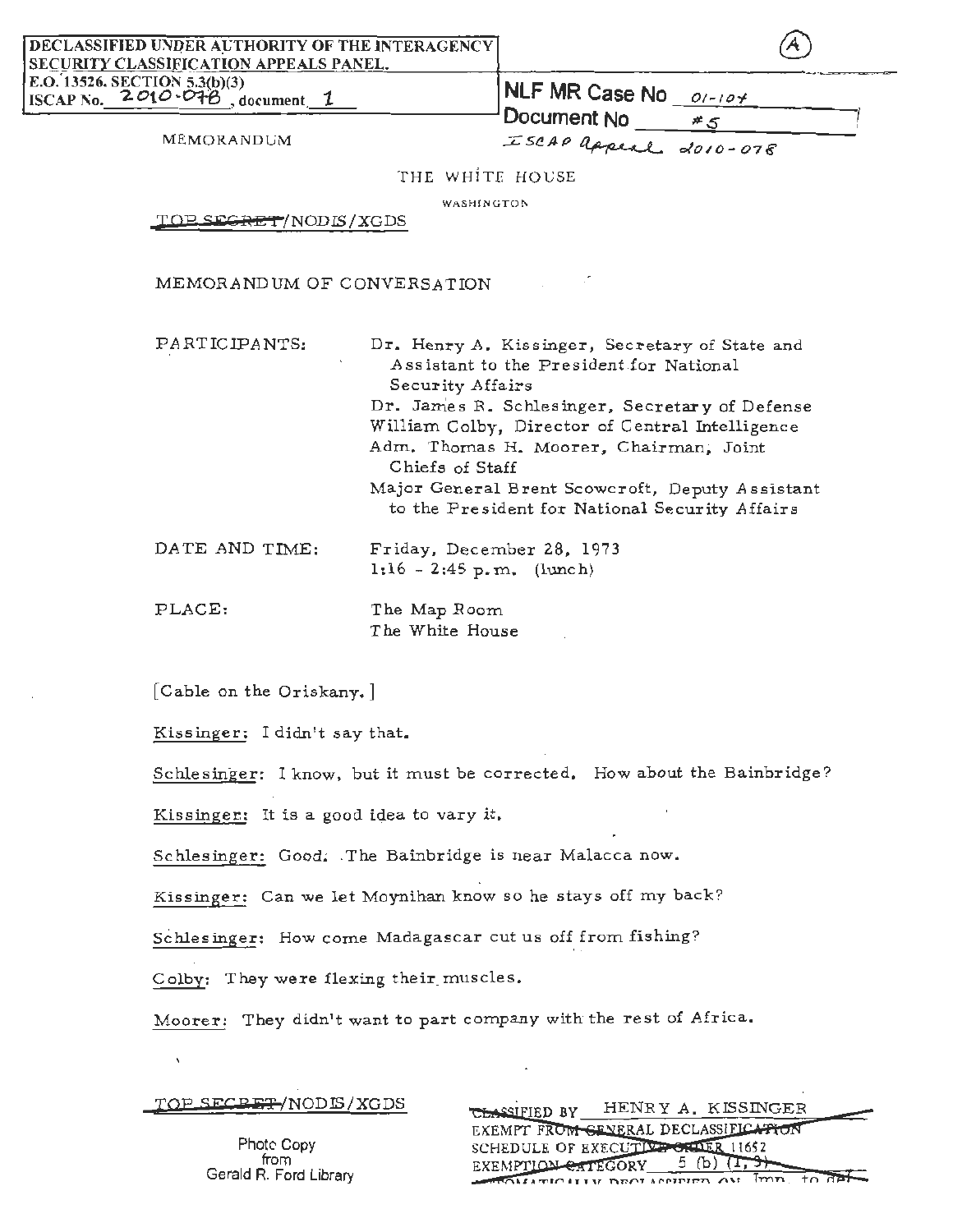## $\overline{TOP}$  since  $\overline{SP}$  and  $\overline{PS}$  is the set of  $\overline{SP}$  . The set of  $\overline{SP}$  is the set of  $\overline{SP}$  is the set of  $\overline{SP}$  is the set of  $\overline{SP}$  is the set of  $\overline{SP}$  is the set of  $\overline{SP}$  is the set of  $\overline{SP}$

Kissinger: Kenya let us in.

Colby: He is tougher.

Schlesinger: On the Indian Ocean, we should move on Diego Garcia.

Moorer: The package is on its way to State.

Schlesinger: I told Sykes that we are not going to provide things free and then get nitpicked on Diego.

Kissinger: We sent a scorching letter to Faisal and Sadat and will send one to the Shah. We have said our ability to proceed in the peace talks depends on an end to the embargo.

Moorer: Two can play this. Maybe we should raise the price of our stuff to the Shah.

Schlesinger: We are. I am thinking of charging him 1.9 for the  $F-15 R\&D$ .

Colby: The oil increase to us is \$10 billion.

Kissinger: Akins is tough. He told Yamani that the Saudis are the ogres of the civilized wo rld.

| $\circ$ olby: $\vert$ | [E.O. 13526, section 3.3(b)(1)(6) | There is no |  |
|-----------------------|-----------------------------------|-------------|--|
|                       | love lost between them and Iran.  |             |  |

Kissinger: A production increase helps more than getting the embargo lifted, but it is a political issue.

Colby: I think we must teach them a lesson.

Kissinger: Then we should hold up on the peace talks.

All: Yes. Refuse to pressure the Israelis.

Kissinger: I will show you the one kilometer withdrawal Dayan offered. That was the source of the story about me. He is coming here next week. I am agreeing in principle. . [Discussed the zones of withdrawal.] But they can't separate the essential from the trivial. The key is can Egypt launch an attack across Sinai without mobilizing? We can't tie the embargo to progress in the talks.

## **'I'OP i!i!EG'RE'f** /NODIS/XGDS

Phote<sub>Copy</sub> from Gerald *R.* Ford library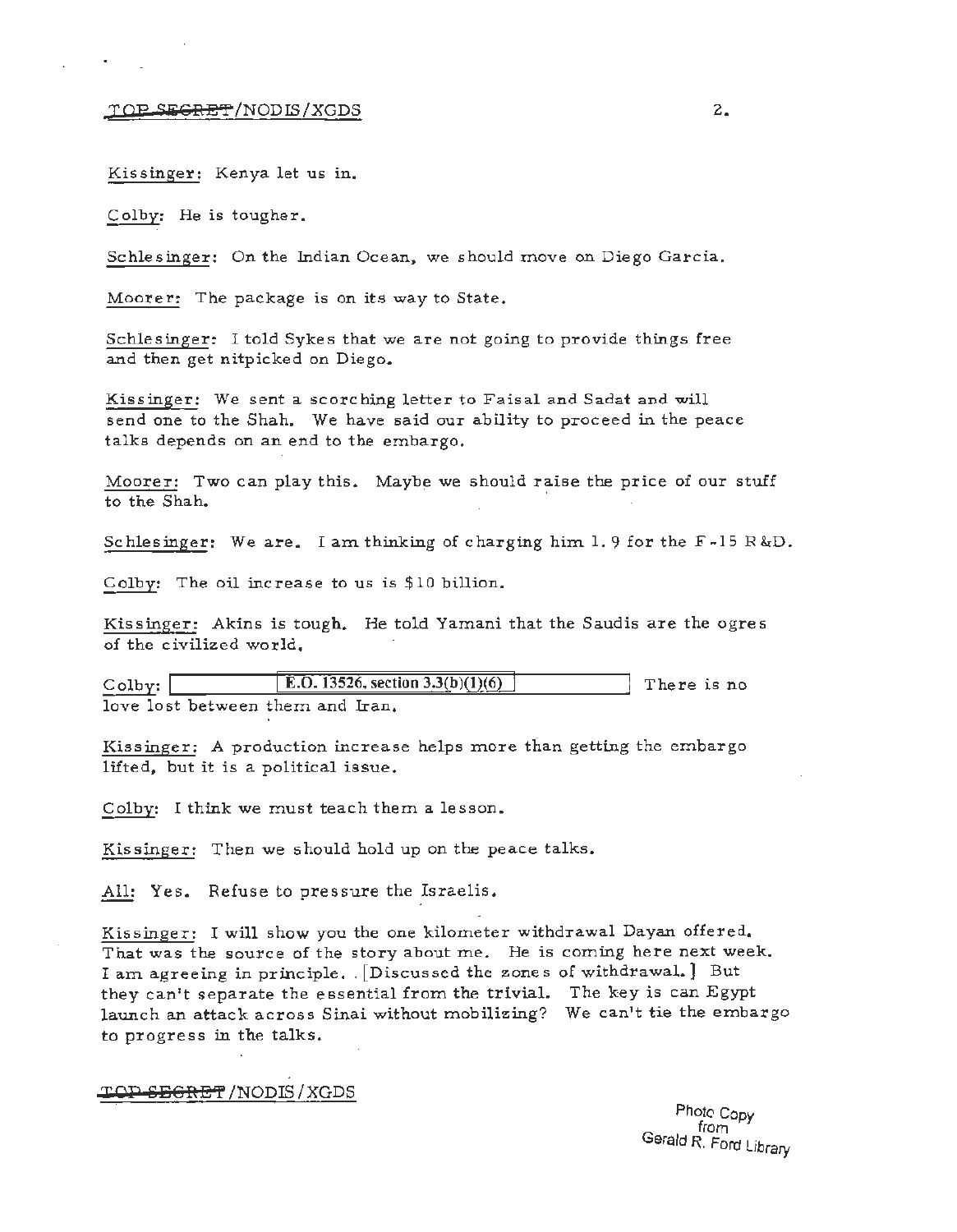### **1'6P SEGRET/NODIS/XGDS** 3.

Schlesinger: The embargo is not really hurting us. We haven't touched our reserves. Our marginal wells will start producing.

Colby: This is a blessing in disguise. In 1980, this would be a disaster.

Moorer: Tell us about Le Duc Tho and Portugal.

Kissinger: On Le Duc Tho, I think it's 60-40 against an offensive. He wanted a cease fire, delimitation of zones, release of civilian prisoners, and econ omic aid.

I could get lots if we could get aid through Congress. Could we?

Schlesinger: Yes. The tenor of the Hill has changed. Also the economy is going sour.

Kissinger: On a cease fire, they want another announcement. We said no unless there is demarcation prior to it.

He has now accepted the GVN 5,000 prisoner total. He dropped his political demands. All he wants is the third Vietnam which he already has. I told him I would send him a message in January and maybe we'd meet again - - but we wouldn't tolerate any nonsense. I think he is scared and we should put everything we can into the GVN. How about that boat?

Moorer: We don't have the money to do what they want and more is beyond the capacity of GVN.

Schlesinger: We got 1.26....

Colby: Getting a few bucks for North Vietnam is easier than a lot of bucks for the GVN.

Moorer: On liaison flights, they are threatening.

Kissinger: Let's continue the SR-71.

Moorer: Two per month.

Kissinger: What about the minelaying?.

Moorer: It is all laid out. We get the school set up. We will have training going in six weeks .

**T QP** EC~E'f' /NODJS/XGDS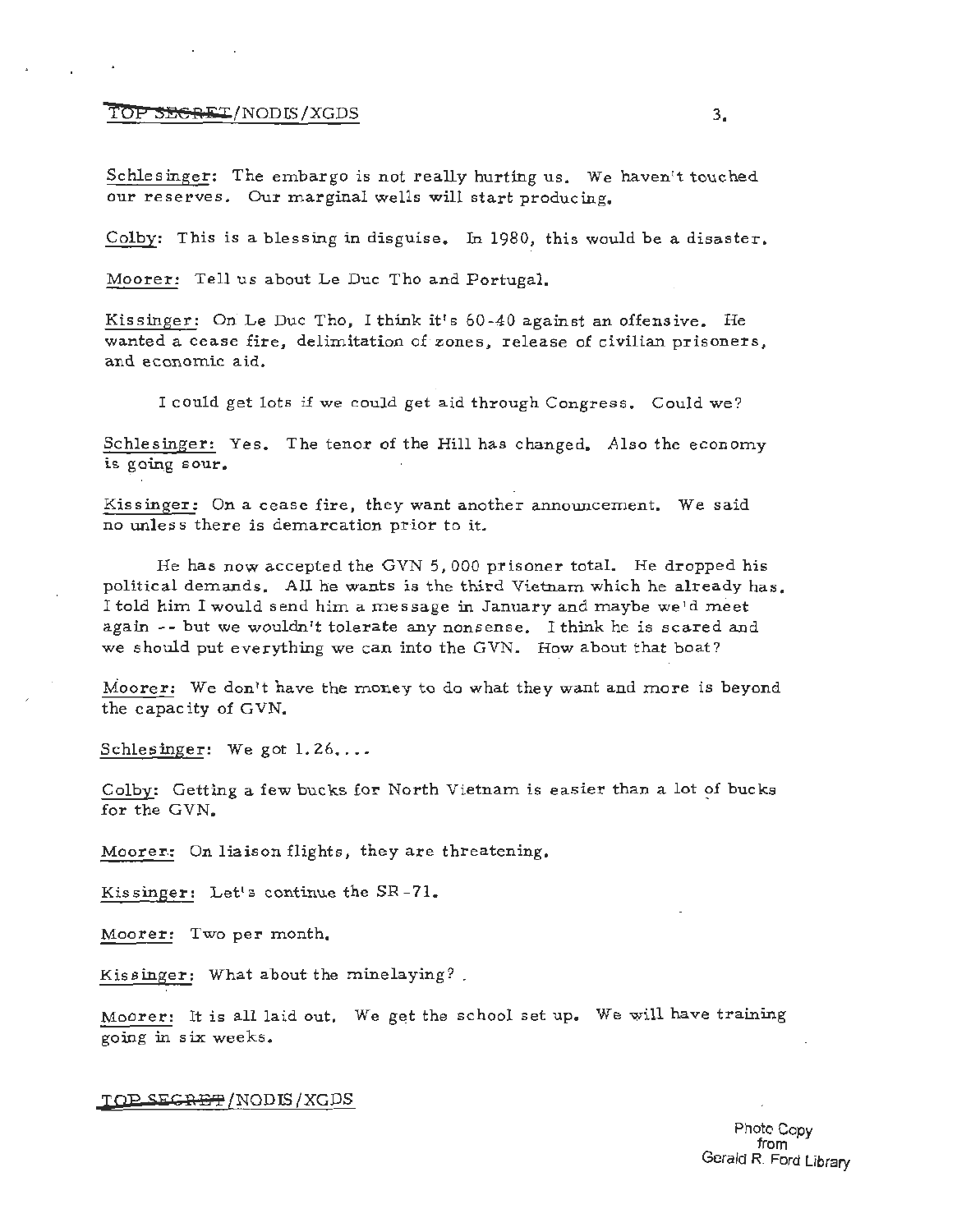### $\overline{LOP}$  secret /NODIS/XGDS  $4.$

Kissinger: Can they get into Haiphong with A-1s?

Moorer: It is easier farther south, but they could get away with it the fir st time .

Schlesinger: Why can't we mine? That isn't hostilities. We could blockade also, because that is not hostile.

Kissinger: I like mines, because once they are laid, there is nothing we can do.

Schlesinger: Another thing is we could pick off some shipping as a reprisal, for example, for a shoot down.

Kissinger: Could we give them A-7s?

Moorer: There is a training problem. They can fill the channel with A-ls the first time.

Schlesinger: Are you going to get cozy with the Senate?

Kissinger: The minimum necessary to keep my franchise with the Foreign Relations Committee. Let's send all we can to GVN. The North Vietnamese are not holding to the restrictions; why should we?

Colby: Hussein wants to pull out his forces.

Kissinger: Okay, let him.

Colby: Why don't we leak Qaddafi's involvement in Rome action?

I will propose some legislation on leaking.

Schlesinger: It is getting bad.

Kissinger: Portugal is hot for Hawks.

Moorer: They have two problems. There are MIGs in Africa and they are the only ones who don't have SAMs.

They have a lot of fears, real or not, and they think we are not helping. It is cosmetics, not military, but still real.

#### **,IDP** 'i?ECRE"r/NODIS/XGDS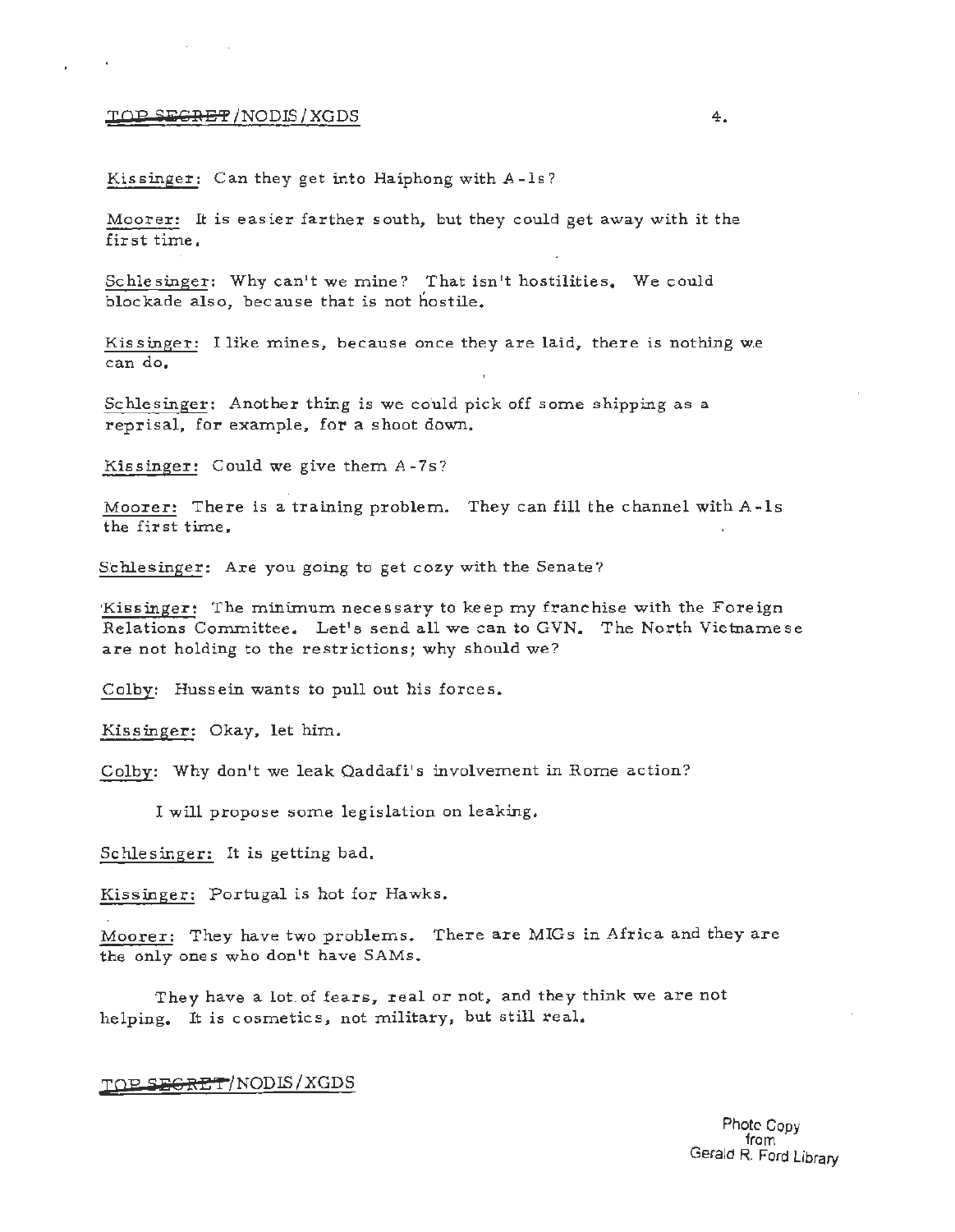# $\overline{LOP-SEGRET}}$ /NODE/XGDS s.

Kissinger: They are eager for Hawks. They gave me a list. [Passes out list to all.] They want protection for their oil fields. Can we give them boats and missiles?

Moorer: Their oil fields are in the northwest tip and are vulnerable.

Kissinger: Is it illegal?

Moorer: No -- just policy.

Kissinger: I will put it to the President but Brent, ' get a memo ready.

On the GVN, I think it is essential that there be no debacle -especially anti-tank.

Schlesinger: We will look into anti-tank. The problem is we gave them more than they could use.

Moorer: They have a few TOWs.

Schlesinger: We will look into it.

Moorer: Everyone wants TOWs.

Kissinger: Why did we have to give 36 to the Jordanians?

Schlesinger: How should we treat the Aussies?

Kissinger: Aloof.

Schlesinger: We are scheduled to deactivate four squadrons of B-52s. We would leave them in the force structure but eliminate  $O$  and  $M$ .

There should be a directive to study the foreign policy implications of energy in the SRG format.

Colby: I sent you a memo on the Persian Gulf. We must upgrade the sheikhdoms' State representation.

Schlesinger: What about Abu Dhabi?

E.O. 13526, section  $3.3(b)(1)(6)$ 

Colby:

E.O. 13526, section  $3.3(b)(1)(6)$ 

TOP SECRET / NODIS / XGDS

Photo Copy from Gerald R. Ford Library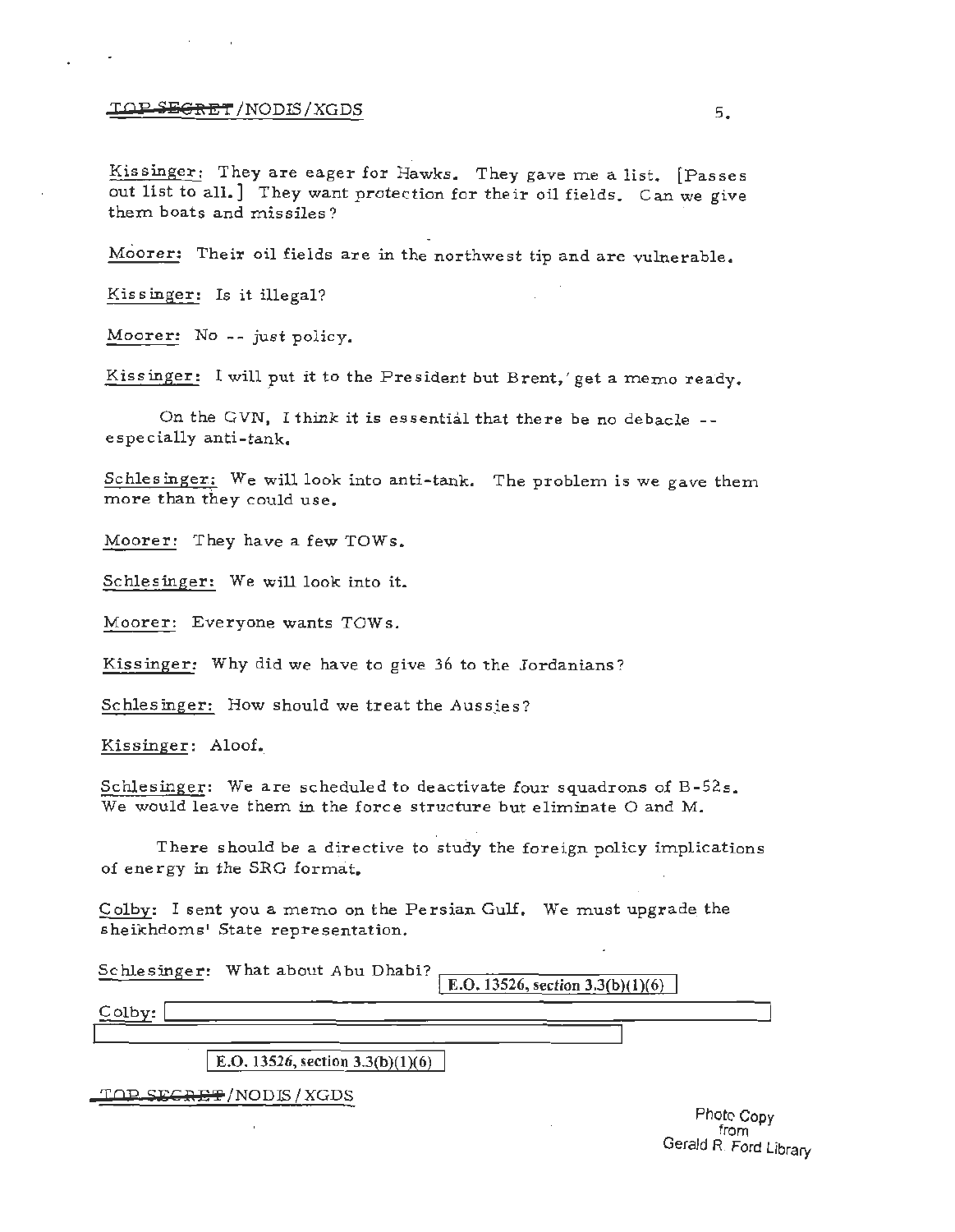## **TOP SEGRET** /NODIS/XGDS 6.

 $\sim 10^{-10}$ 

Moorer: On Portugal, how do we go?

Kissinger: First a memo to the President, then we issue a directive,

Schlesinger: How about a base in Mozambique ?

Kissinger: It gets us in trouble. But we need more bases.

Moorer: We are coming up with a study to send to you.

I have talked to Stennis.

Schlesinger: I have talked to Stennis, Mahon, McClellan, Hebert. Mahon is goosey but the rest are fine.

Kissinger: The Pakistanis want to give us a base.

Schlesinger: We couldn't use it against the Arabs. What's wrong with Mozambique ?

Kissinger/Colby: No, the price is too high.

Kissinger: I'd rather be in South Africa.

Moorer/Schlesinger: Then let's start talking South Africa.

Schlesinger: The Cape Verdes shouldn't be allowed to fall into Soviet hands.

Kissinger: That is easy. But I think the Portuguese territories will be lost.

*ls* there an unpopulated island in the Cape Verdes ?

Schlesinger: We have to look.

Kissinger: I'd rather look at South Africa than Portuguese territory.

Colby: How about the Spanish?

Kissinger: Not against the Arabs. How about Ethiopia?

Schlesinger: We have a memo to you on our air base.

## TOP SEGRET/NODIS<u>/XGDS</u>

Gerald R. Ford Library